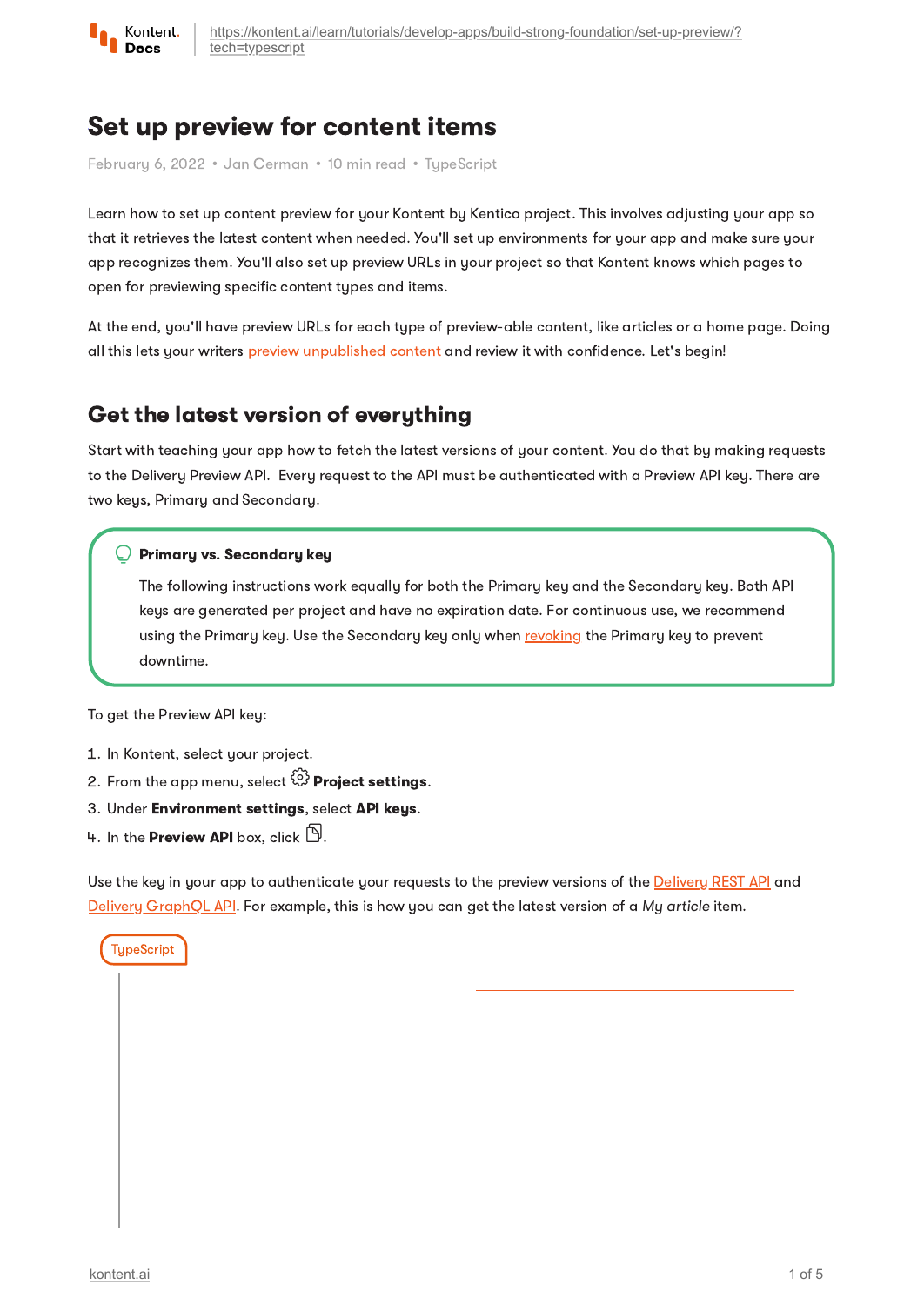## <span id="page-1-0"></span>Set up environments for your app

Assuming your app can correctly [display](https://kontent.ai/learn/tutorials/develop-apps/get-content/structured-rich-text/) the content it [gets](https://kontent.ai/learn/tutorials/develop-apps/get-content/get-content-items/) from a Kontent project, your next step is ensuring that your app runs in two separate environments. Let's call them production and preview. In the production [environment,](https://kontent.ai/learn/tutorials/manage-kontent/projects/manage-environments/) your app gets and displays only the published content. In the preview environment, your app gets and displays the latest versions of your published and unpublished content.

The main difference between the two environments will be the environment variables available to your app. In the production environment, you might specify a variable like (if you're using secure access), which lets your app see if it's running in a production [environment.](https://kontent.ai/learn/tutorials/develop-apps/build-strong-foundation/restrict-public-access/) In such a case, the app fetches published content via the [Delivery](https://kontent.ai/learn/reference/delivery-api/) API. For the preview environment, you might specify a variable like

, which lets your app see if it's running in a preview environment. In this case, the app will fetch both published and unpublished content via the Delivery Preview API. When it comes to getting the content itself, both versions of the Delivery API work the same.

The way to check the environment variables depends on your tech stack and the service you use to deploy your app. For example, your application can check whether it's running in a preview environment, set a boolean flag based on the check, and use the [Delivery](https://kontent.ai/learn/tutorials/develop-apps/overview/?tech=typescript) (Preview) API as a result. With the Delivery SDKs, the API to use is usually determined by providing or omitting the Preview API key. Keep in mind that server-side technology is required to keep your API keys secret.

### $(i)$  Need to update your project structure?

If you use only the production and preview deployment environments for your app, any content model change (think content types or taxonomies) to your project will affect both deployment environments. If you want to introduce a new model or change your existing model, we recommend using multiple project [environments.](https://kontent.ai/learn/tutorials/manage-kontent/projects/manage-environments/)

# <span id="page-1-1"></span>Set up content preview in your project

Once you've got your app running in a preview [environmen](#page-1-0)[t,](https://kontent.ai/learn/tutorials/set-up-kontent/content-modeling/what-is-content-modeling/) you need to specify where (URL-wise) each type of your content can be accessed and viewed. For example, imagine your app runs at

and you want to set up preview for articles and the home page.

Each article has its own URL identifier. In Kontent, this identifier is called a URL [slug](https://kontent.ai/learn/tutorials/develop-apps/optimize-your-app/seo-friendly-urls/) and there's a content type element of the same name. The URL slug element contains an SEO-friendly text usually generated from the article's title. For the home page, however, you don't need a URL slug because the home page sits at the root of your site.

To set up preview URLs for your project:

- 1. In Kontent, select  $\overset{\text{\rm (G)}}{\sim}$  Proiect settinas from the app menu.
- 2. Under Environment settings, choose Preview URLs.
- 3. For each content type of preview-able content: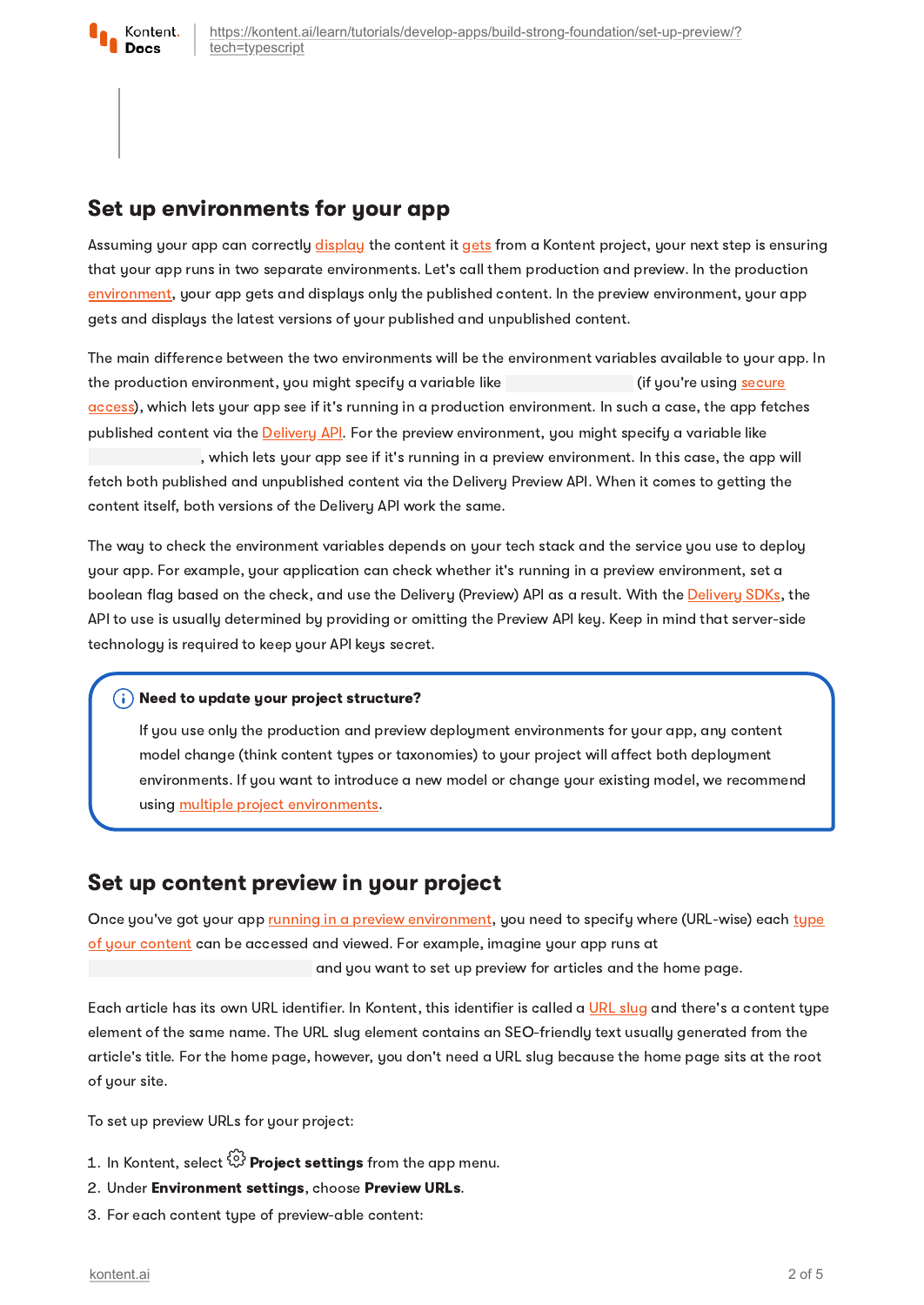

- 1. Select the checkbox with the content type's name.
- 2. Type in the preview URL.

Let's take a closer look at that last step. The preview URLs you provide must be absolute and in this format

#### Use a secure connection

.

Preview URLs require an protocol and a URL accessible to Kontent. Without a valid SSL certificate, Kontent responds with secure connection errors.

When developing apps locally, see how to serve pages over [HTTPS](https://create-react-app.dev/docs/using-https-in-development/)  $\mathbb G$  in combination with [ngrok](https://ngrok.com/docs)  $\mathbb G$ 's forwarded address.

### Preview URL for articles

The URL slug of articles is dynamic (each article is titled differently) and you need to reflect that in the preview URL. To create dynamic preview URLs, you need to use macros.

|         | macro resolves to the content item's URL slug element value.                             |  |  |  |  |
|---------|------------------------------------------------------------------------------------------|--|--|--|--|
|         | macro resolves to the codename of the selected <i>language</i> .                         |  |  |  |  |
|         | macro resolves to the content item's codename.                                           |  |  |  |  |
|         | macro resolves to the content item's internal ID.                                        |  |  |  |  |
|         | macro resolves to the content item's collection codename. This macro is available if you |  |  |  |  |
|         | have collections enabled for your project.                                               |  |  |  |  |
|         |                                                                                          |  |  |  |  |
| Use the | macro in your preview URLs like this                                                     |  |  |  |  |
|         | . If you don't use URL slugs in your content items, you                                  |  |  |  |  |
|         | macros to identify the content items in your preview URLs.<br>can use the<br>or          |  |  |  |  |

In multilingual projects, use the macro in your preview URLs. This helps differentiate between languages. The macro resolves to the currently selected language's codename, such as or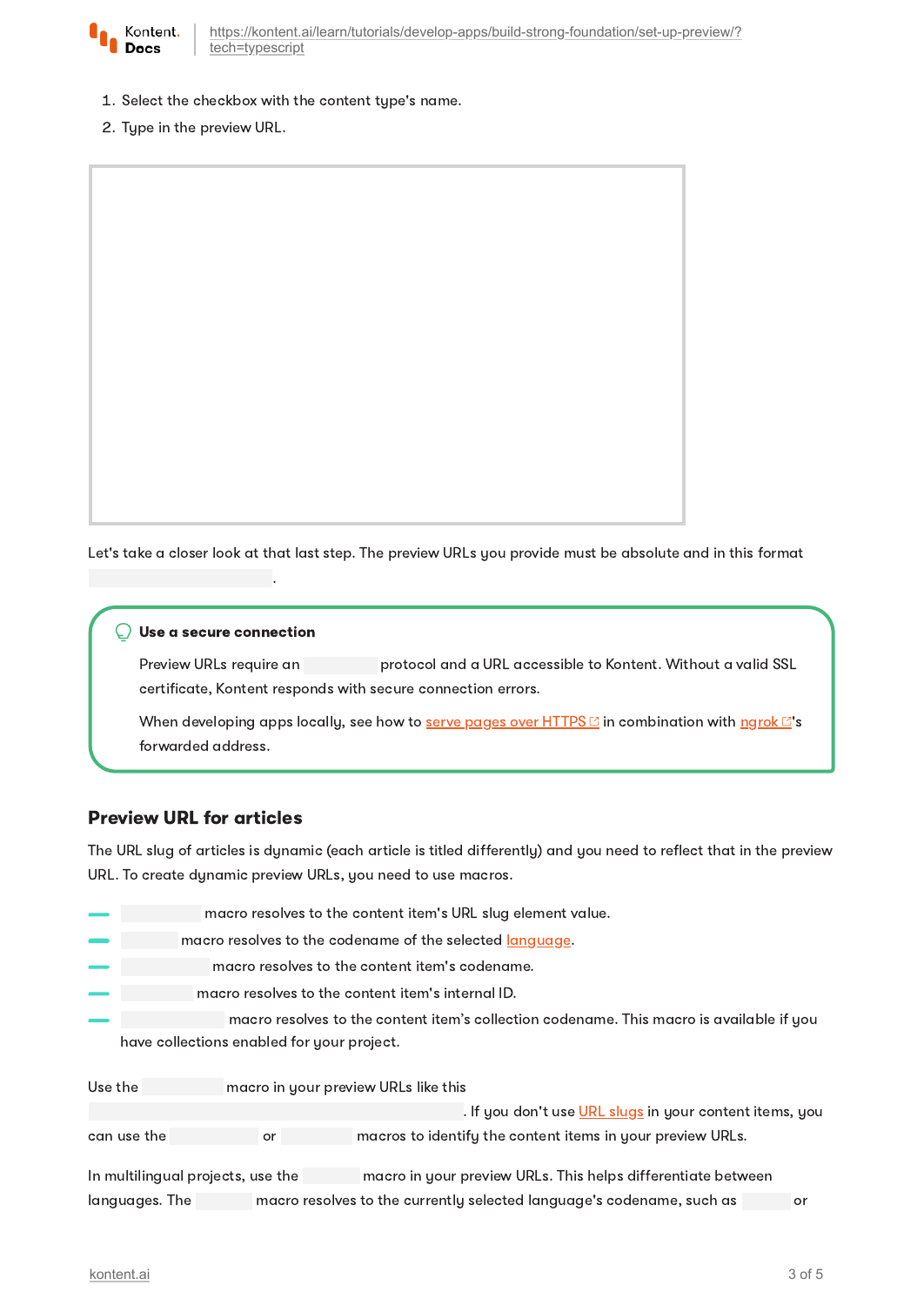

[https://kontent.ai/learn/tutorials/develop-apps/build-strong-foundation/set-up-preview/?](https://kontent.ai/learn/tutorials/develop-apps/build-strong-foundation/set-up-preview/?tech=typescript) tech=typescript

, in your Kontent project.

| All macros can be used together. For example, by combining the | and | macros you can |
|----------------------------------------------------------------|-----|----------------|
| create preview URLs such as                                    |     | that might     |
| resolve to                                                     |     |                |

#### $(i)$  Multiple content items can have the same URL slug

.

Kontent doesn't check if a URL slug value is unique across your project. This means you can have multiple items with the same URL slug.

However, if you need unique URL slugs, you have several options to ensure that you don't end up with multiple same URL slugs. Check out your options to [achieve](https://kontent.ai/learn/tutorials/develop-apps/optimize-your-app/seo-friendly-urls/#a-in-need-of-unique-url-slugs-) unique URL slugs.

#### Preview URLs for the home page

The home page doesn't need a URL slug because it's static (it's unique and in one location). For example, a home page preview URL of an app running at would be

### Set up preview for Web Spotlight

When preparing embedded [preview](#page-1-1) for your Web Spotlight project, you can set up preview links the same way as described in the previous section. But because the generated URLs will be loaded in an iframe within the Kontent app, you need to ensure a few things:

|                                                         | Always use a secured connection (HTTPS) for your URL. For example, |                      |
|---------------------------------------------------------|--------------------------------------------------------------------|----------------------|
| Use the appropriate                                     | directive in the                                                   | header to specify an |
| allowed origin, in this case,                           |                                                                    |                      |
| For more details, see the $MDN$ Web Docs $\mathbb{Z}$ . |                                                                    |                      |

- Make sure your web browser allows third-party cookies.
- If you first want to test your implementation locally, you need to generate a self-signed HTTPS certificate.

**Q** Implement preview for Web Spotlight using [Gatsby](https://github.com/Kentico/gatsby-starter-kontent-lumen/blob/master/docs/WEB-SPOTLIGHT.md#implementing-web-spotlight) Starter  $\mathbb{E}.$ 

### Set up edit buttons in your preview

Once you have a preview working in both your app and Kontent project, it's a good idea to add edit [buttons](https://kontent.ai/learn/tutorials/develop-apps/build-strong-foundation/set-up-editing-from-preview/) to your application. For example, these can look like what you see below.

See the code example on <https://codepen.io/KenticoKontent/pen/MWpXvQz>

For content editors, this small addition means they can go straight to editing in Kontent just by clicking the button. This will help them in case they need to fix minor errors or typos right after they spot them when previewing their content.

If your editors have problems opening items through the edit links, [verify](https://kontent.ai/learn/tutorials/manage-kontent/roles-and-workflow/configure-and-assign-roles/) their user roles.